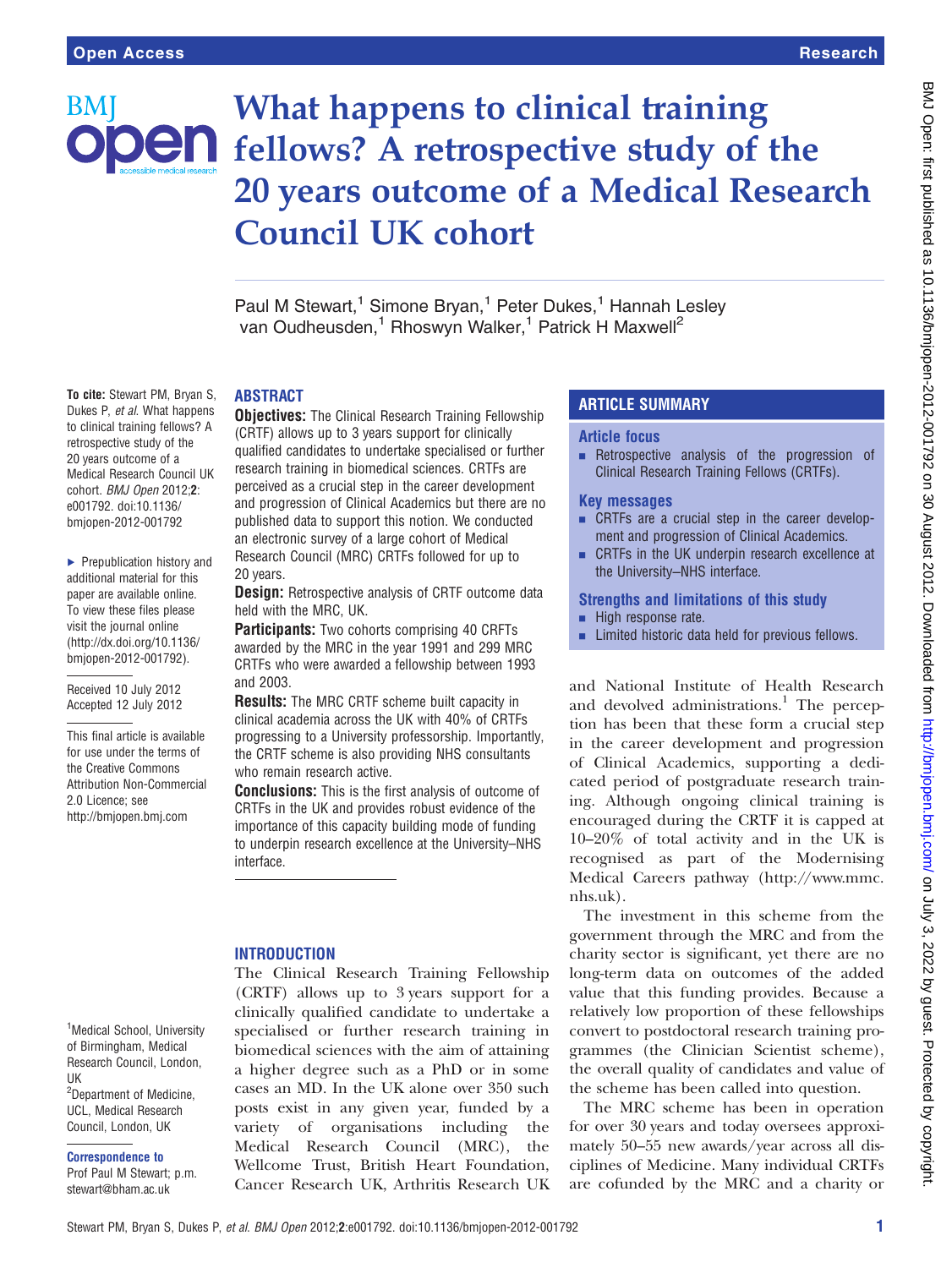other partner (some 21 organisations in 2011), extending the reach of the scheme. We have performed an analysis of outcome of a large cohort of MRC CRTFs.

#### **METHODS**

This study had two components. The first involved 40 clinical training fellowships that were awarded by the MRC in the year 1991. The current employment of these individuals was ascertained by one researcher (PHM, who held one of the CRTFs awarded in 1991) utilising information in the public domain, specifically the Medical Directory, the Medical Register, Pubmed, Doctors.net, professional societies and Google. In all cases it was possible to identify the individuals unambiguously. The second outcome involved 299 CRTFs who were awarded a fellowship between 1993 and 2003. The internet was the main tool for identifying current contact details/email addresses through search engines, institutional, publication and professional websites.

The online survey comprised 15 questions that aimed to obtain information on the CRTFs current professional role, the proportion of current time spent on clinical and research activity, research interests and clinical specialty, involvement in leadership, administrative and teaching duties, outcome of CRTF, further funding secured and a personal assessment as to the overall impact of the CRTF on their career (see [supplementary](http://.oxfordjournals.org/lookup/suppl/doi:10.1093//bmjopen-2012-001792/-/DC1) [information for survey details](http://.oxfordjournals.org/lookup/suppl/doi:10.1093//bmjopen-2012-001792/-/DC1)).

#### RESULTS

The current positions of the 1991 cohort are summarised in figure 1. Typically these individuals (who are now approximately 50 years of age) undertook a PhD followed by completion of specialised training. The cohort includes current Professors of Medicine and medical disciplines across many UK-based Universities and beyond. Eight (20%) have been elected as Fellows



Figure 1 The current status of the 1991 Clinical Research Training Fellowship cohort (n=40).

of the Academy of Medical Sciences in recognition of their outstanding contributions to medical science.

Of the 299 individuals in the second cohort, in 31 cases email addresses either bounced back or did not match the CRTF individual to which they were assigned. Through this approach 191 individuals responded to a simple questionnaire, giving a 71% response rate. The responses were submitted anonymously, so no information was obtained about non-responders. However, in 299 CRTF email addresses, only 18 (6%) were not academic or NHS related, so it is reasonable to assume that a large proportion of the non responders were still engaged in University and/or NHS/research and clinical activity.

Of the 191 responding CRTFs, over 90% were currently based within a University or University Teaching Hospital (figure 2). Forty-six (24%) were Professors, 16 Readers (8%) and 53 (28%) Senior Clinical Lecturers (28%). Fifty-one (27%) were NHS Consultants and the remainder still in career grades (Clinical Fellows and Clinical Lecturers). About 1% of the cohort was industry based. Not surprisingly, this profile differed across year of intake to the CRTF; when the first intake—the class of 1993—was specifically analysed 38% were Professors, 4% Readers and 37% NHS consultants, in keeping with the analysis of the 1991 cohort. It is highly likely therefore that 1991 and 1993 are representative years in analysing the long-term outcome of CRTFs.

Of the 51 self-declared 'NHS consultants', 41 (80%) described themselves as being research active, spending a median of 25% of their time on research. Conversely 88% of University only contracted staff were clinically active, spending a median of 50% of their time on clinical work. Engagement in research did differ between CRTFs holding academic or NHS positions; the former were predominantly leading research activity (95%) as well as contributing to that of others, while NHS staff were more likely to contribute to activity of others (52%) rather than lead themselves (12%). A total of 58% of all ex-CRTFs were also involved in activities underpinning research administration such as commissioning, research panels, funding allocation and/or research regulation. Finally 98% of the cohorts were involved in education, with an equal split in participation (all in excess of 85%) in the supervision of students, lecturing and clinical teaching.

The top 10 commonest medical disciplines of the CRTFs were gastroenterology (21), neurology (18), nephrology (14), diabetes and endocrinology (12), thoracic medicine (11), mental illness (10), cardiology (9) rheumatology (9), infectious diseases (7) and haematology, paediatrics and general surgery (each 5). The predominant research area engaged by the CRTFs was self-reported to be biomedical/experimental in 43% of cases, clinical trials in 27%, applied health research in 10% and pharmaceutical industry research in 5%.

In total 171 of 191 individuals (90%) obtained a PhD and of these 75% did so within a 3-year period from the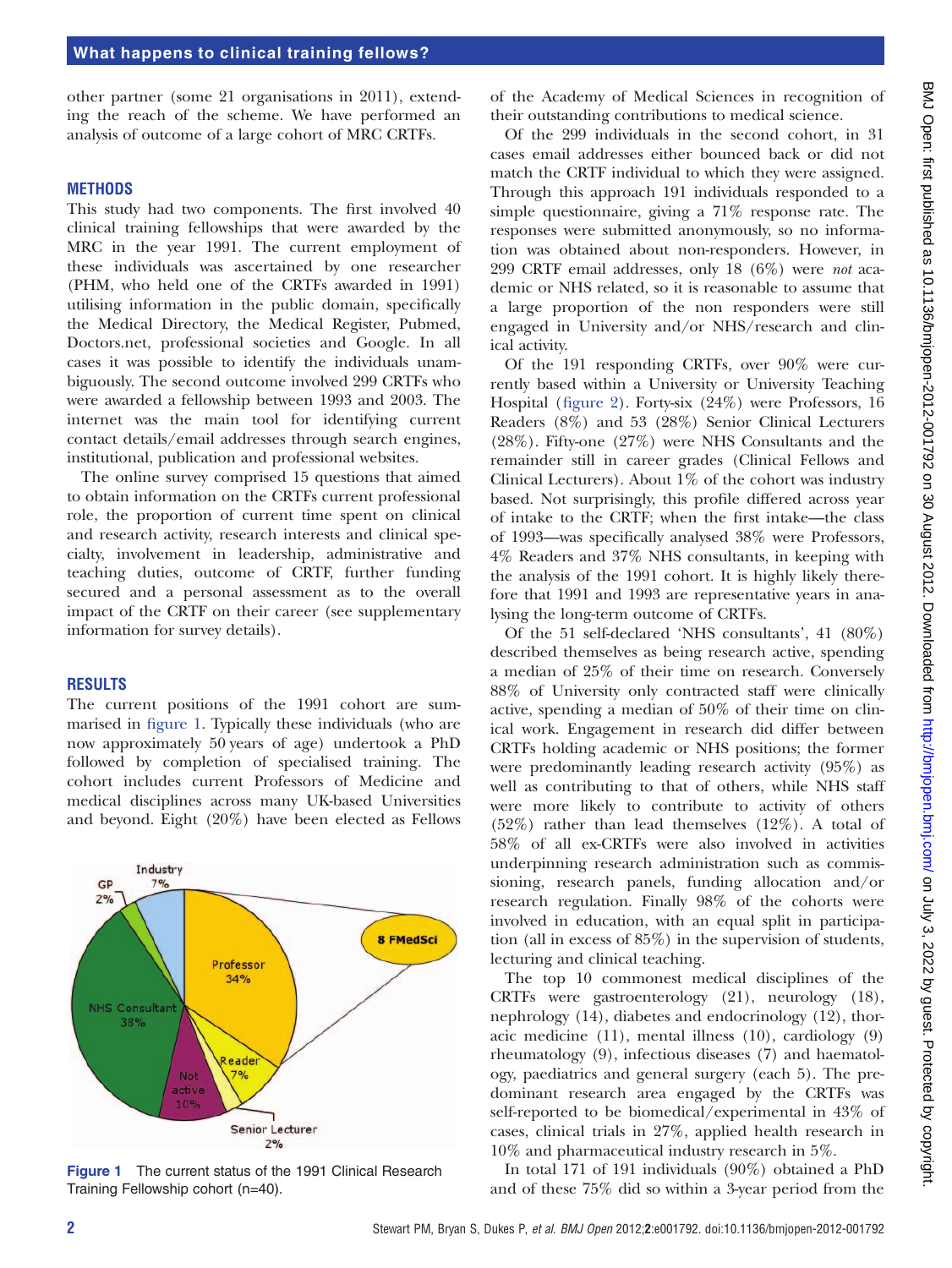# What happens to clinical training fellows?



Figure 2 Outcome data of 191 MRC Clinical Research Training Fellowships commencing fellowships between 1993 and 2003.

date of the CRTF award. Twelve individuals obtained an MD degree and two an MSc. 1 subject had a PhD on starting the CRTF. Three participants did not obtain a higher degree and two did not answer.

A total of 63% of fellows told us about future grant funding from a wide range of funders; in 82% of the cases this supported further postdoctoral training with 23 fellows progressing to successful clinician scientist posts at the time of the questionnaire. Only 52% had secured a 3-year project grant and 13% a 5-year programme grant. In a separate analysis, 224 CRTFs at various stages of their award submitted data via MRC e-Val. About 35% report obtaining further funding from 2006/2007 to 2009/2010. The data showed how this cohort is also benefitting from a wide range of funders with approximately 50% coming from NIHR.

A total of 85% of responses indicated that the CRTF had significantly or very significantly affected their competence and achievements as a researcher and 94% that it had significantly or very significantly affected their career.

# **DISCUSSION**

This is the first analysis of outcome of clinical training fellows in the UK and, accepting the pitfalls of any questionnaire-based analysis, provides robust evidence of the value of this capacity building mode of funding. We have identified that this remains a major source of clinical academics across the UK with the majority engaging in research, education and wider administrative duties, be they holding primarily University or NHS contracts. This University–NHS synergy is exemplified through the cross-fertilisation of clinical and research activity within the cohort, albeit with a different emphasis of research activity (leading in the University sector, participating as an NHS employee). Across universities it appears that the CRTF scheme generates many Clinical Senior Lecturers, Readers and Professors; up to 40% of any year cohort is likely to be awarded a Professorship. Importantly, many of these, exemplified through Fellowship of the Academy of Medical Sciences, are conducting research to the highest level internationally and are likely to be world leaders in their field.

Despite the outstanding response from this survey, there are however some limitations of any survey of this nature. The 1991 cohort is restricted to information on destinations only. The vast majority are likely to have obtained PhD and/or MD higher degrees but this is not confirmed. Of the 191 respondents from the second cohort 46 identified 2004 as the year their CRTF was awarded but this cannot be true because the survey was only dispatched to individuals starting their CRTF between 1993 and 2003; undoubtedly some individuals have responded as the year the degree was conferred rather than the year their CRTF was awarded. Finally we have no data on the MRC CRTF applicants who were not successful at the interview.

We have focused on outcome data from an MRC cohort, but have no reason to believe that these data